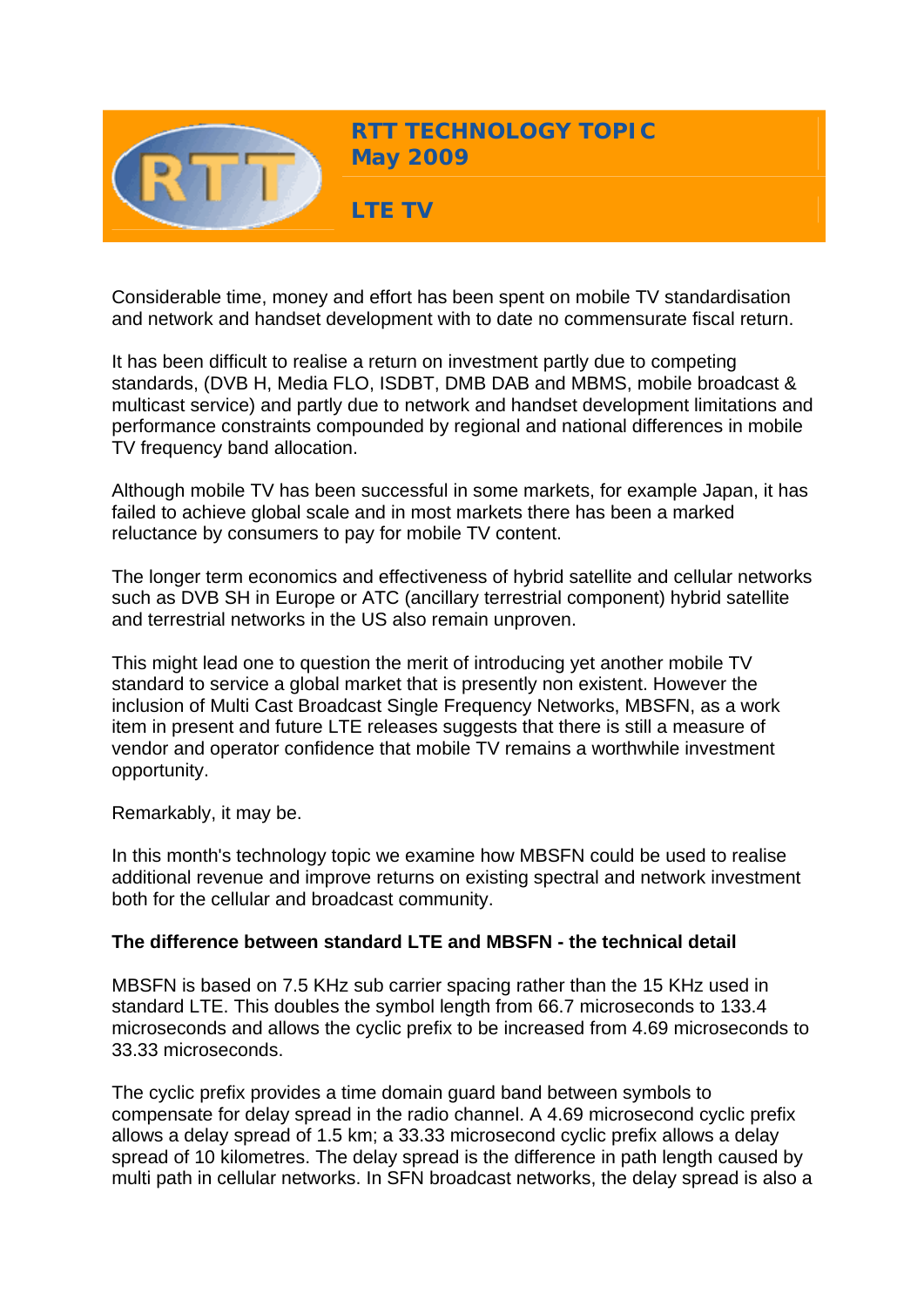function of receiving the same signal from more than one transmitter.

The 33 microsecond cyclic prefix used in MBSFN means that TV transmissions can be broadcast simultaneously from multiple node B cellular base stations without causing inter carrier symbol interference in the receiver.

The table compares DRM, DAB, DVB broadcast networks with LTE and LTE MBSFN.

The number of sub carriers defined for DVB T and LTE excludes edge of band sub carriers used to provide a frequency domain guard band. For example the 8K DVB- T multiplex has 6817 one kHz sub carriers nestled within 8 MHz (8K times one kHz) channel spacing.

|                                                  | <b>Broadcast Wide Area</b> |                                       |                                               | <b>Cellular</b>                                  | <b>Cellular</b><br>broadcast |
|--------------------------------------------------|----------------------------|---------------------------------------|-----------------------------------------------|--------------------------------------------------|------------------------------|
| System                                           | <b>DRM</b>                 | <b>DAB</b>                            | <b>DVB-T</b>                                  | <b>LTE</b>                                       | <b>LTE MBSFN</b>             |
| Frequency                                        | <30<br><b>MHz</b>          | 100 MHz,220<br>and 1400<br><b>MHz</b> | <b>700 MHz</b>                                | Between 700 and 2.6 GHz                          |                              |
| ∥Range                                           | 500<br>km                  | 74km                                  | 67km                                          | 5, 30, (100 km)                                  |                              |
| <b>Channel spacing</b>                           | 9 KHz                      | 1.536 MHz                             | <b>7.6 MHz</b>                                | 1.4,3.0,<br>5,10,15,20<br><b>MHz</b>             | 5 MHz                        |
| Max gross data<br>rates                          | 25<br>kbps                 | 2.304 mbps                            | 5 to 31.7<br>mbps                             | 10 to 30 mbps or above<br>depending on cell size |                              |
| <b>Modulation</b>                                | <b>QAM</b>                 | <b>QPSK</b>                           | <b>QPSK</b><br><b>16 QAM</b><br><b>64 QAM</b> | <b>QPSK</b><br><b>16 QAM</b><br>64 QAM           |                              |
| Number of sub<br>carriers                        | 204                        | 1536                                  | 1705 (2K)<br>6817 (4K)                        | 300 across<br><b>4.5 MHz</b>                     | 600 across<br><b>4.5 MHz</b> |
| Sub carrier spacing                              | 41.66<br><b>Hz</b>         | 1 kHz                                 | 4.46 kHz<br>1.116kHz                          | 15 kHz                                           | 7.5 kHz                      |
| <b>Symbol duration in</b><br>microseconds        | 26,660                     | 1246                                  | 1120                                          | 66.7                                             | 133.4                        |
| <b>Guard interval in</b><br><b>Imicroseconds</b> | 2660                       | 246                                   | 7 to 224                                      | 4.69                                             | 33.33                        |

In practice a number of DVB-T networks were implemented as 2K rather than 8K networks due to receiver chip set limitations, for example in the UK where initial implementation was realised in 1997.

This prevented the implementation of a (more spectrally efficient) single frequency DVB-T network

Although the LTE MBSFN is described as a single frequency network, it could be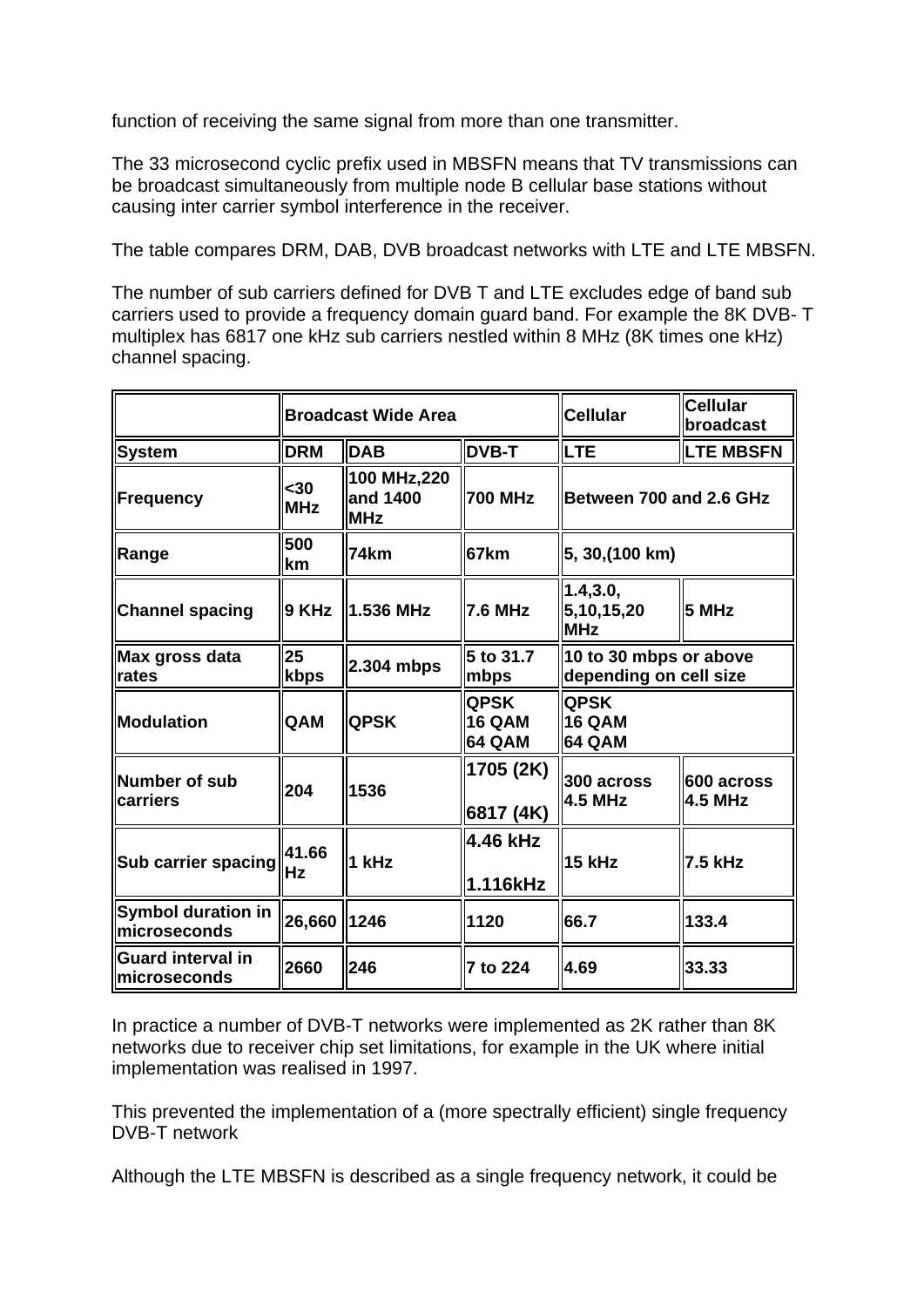deployed as a cluster of SFN enhanced node B base stations with frequency re use from cluster to cluster.

Present standards work is focused on either FDD or TDD implementation, known as Downlink Optimized Broadcasting within existing cellular allocations, for example the TDD bands within Band I at 2 GHz.

### **MBSFN investment incentive - cost saving and revenue opportunities**

This however fails to capitalize on some potential major cost saving and enhanced revenue opportunities which together could provide the required incentives for MBSFN investment.

These can be identified by analysing the problems that the broadcasting and cellular industry have to solve.

As can be seen from the table, the 8K sub carrier OFDM used in DVB-T allows very large cells to be deployed which means that DVB-T broadcast networks can be very cost economic.

However to provide adequate coverage, low power in fill sites have to be deployed which add capital cost and running cost and reduce broadcast spectral efficiency.

Although this provides adequate coverage at an adequate link budget for TV's (including high definition TV's) with a roof top aerial, there is generally not enough signal strength to support portable receivers.

DVB T is already included in some cellular handsets in some markets, for example in **[Germany](http://www.vodafone.com/start/media_relations/news/local_press_releases/germany/germany_press_release/tv_for_mobile_phones.html)**. However in most countries signal levels are not sufficient to deliver a sufficiently consistent user experience to support mass market adoption. Deployment of high density SFN's based on existing cellular infrastructure would overcome this problem.

Portable receivers have been the Cinderella of the TV industry for many years but the availability of lap tops with DVB or ATSC modems will potentially result in a much broader market reach. The top of the range high definition **[Sony Vaio](https://www.sonystyle.co.uk/SonyStyle/VAIO-Laptop-PCs/AW-Series-18-4/VGNAW21XY/Q.CEK)** is one example

The problem is that portable DVB devices do not work well unless connected to an outdoor aerial or a satellite dish or cable. These limit the portability of the device.

A roof mounted antenna has about 12 dBi of directional gain. A built in broad band TV antenna in a lap top will usually have negative gain, typically -7dBi, and will be looking for a signal severely attenuated by height loss (10 dB), additional building penetration loss (8dB) and location variation due to standing waves (10 dB), resulting in a received signal up to 47 dB lower than the value planned for fixed outdoor reception.

It would be prohibitively expensive to increase flux levels from the existing terrestrial broadcast networks to support acceptably ubiquitous portable TV reception,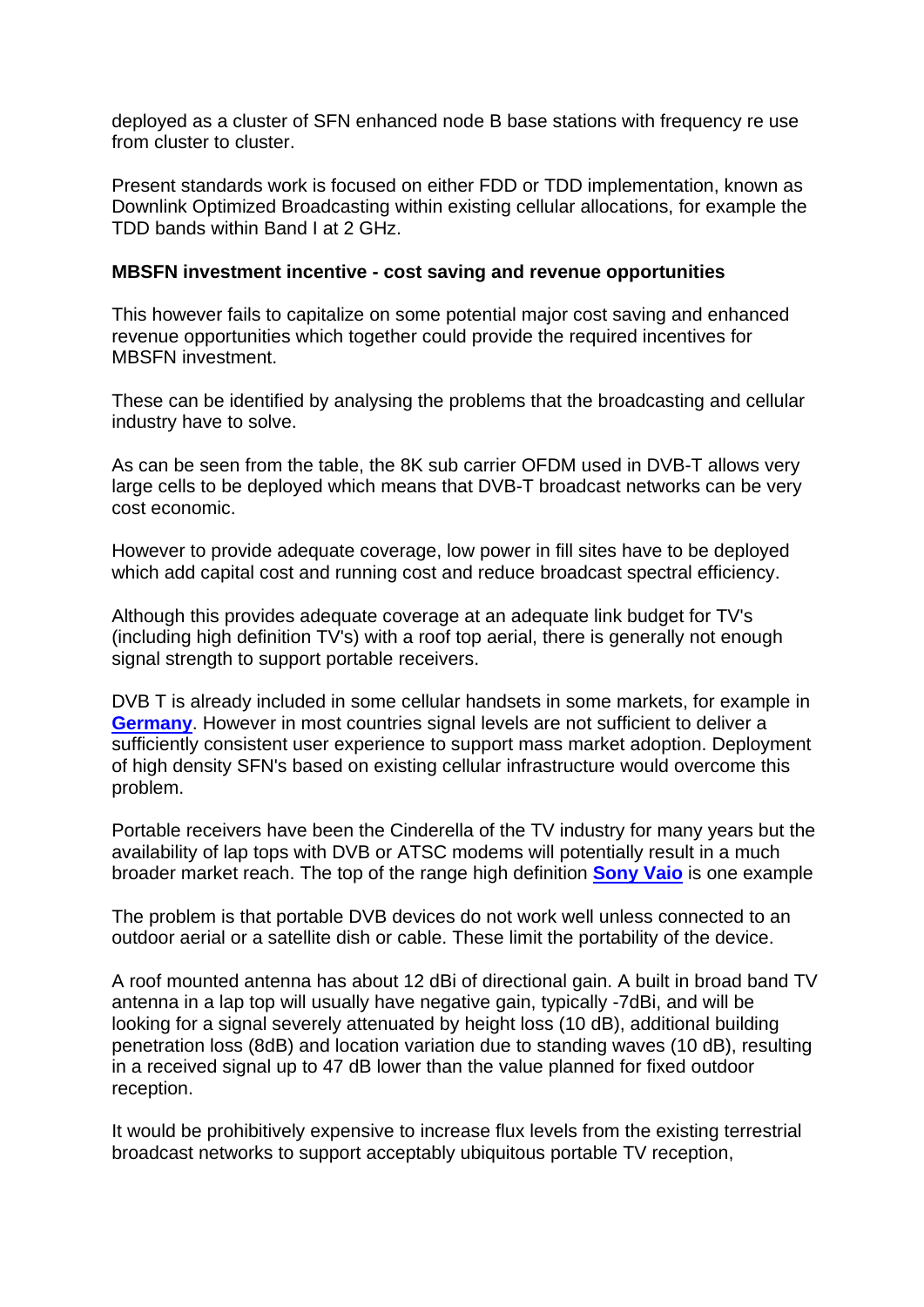particularly portable HDTV reception.

Cellular base stations, particularly cellular base stations designed to support the 700 and 800 MHz cellular bands could however function as relay repeaters and could provide a cost effective alternative to dedicated TV repeaters.

Cellular handsets or at least some cellular handsets and mobile broadband devices including lap tops with embedded LTE modems or dongles will have 700 and 800 MHz LTE transceiver functionality.

It is therefore not inconceivable to increase LTE 700 and 800 MHz receiver bandwidth to accommodate DVB T transmissions.

Operators might question the point of including DVB reception in mobile broadband devices particularly given that many of the services are available free to air.

This however ignores the indirect revenue gain that is potentially achievable from coupling free to air TV reception with two way mobile broadband and is pragmatically probably the only way in which cellular operators will ever achieve a return from 700 and 800 MHz cellular infrastructure and spectral investment.

The ability to receive broadcast TV off air would reduce traffic load on LTE data networks delivering a capacity gain.

Hill top TV transmitters could also be used to provide extended cellular coverage. An upper limit cell radius of 100 km is included in the LTE specification.

# **Summary**

The proximity of cellular receive and transmit bands at 700 and 800 MHz to UHF broadcast TV channels opens up the possibility of supporting digital TV transmission via cellular base stations and digital TV reception in handsets and mobile broadband devices without significant additional hardware cost.

Rebroadcasting of national and local TV from cellular transmitters would allow HDTV to be delivered to portable receivers without the need to connect portable devices to a fixed antenna.

Cellular site and hardware costs including backhaul overheads could be amortised across cellular and broadcast services.

There would be no need to ring fence or repurpose TDD bandwidth at 2 GHz for broadcasting. These channels could be used as originally intended for mobile broadband access.

The coupling of local and national linear TV broadcasting with mobile broadband would unlock new direct and indirect revenue streams both for the broadcasters and cellular operators and would provide the basis for developing innovative mass market consumer electronic products that could be clearly differentiated from present product